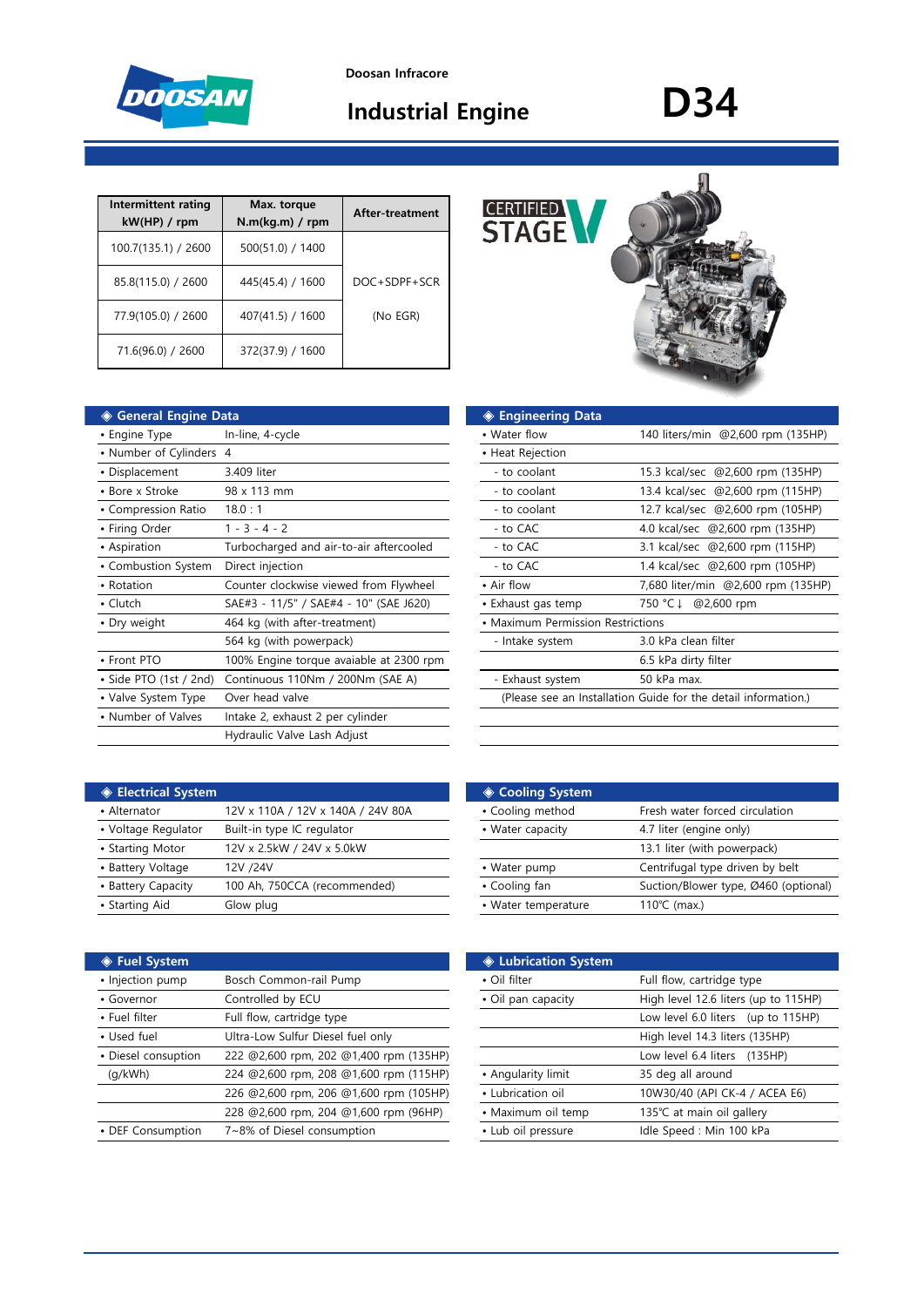#### **◈ Performance Curve Output : Gross Intermittent SAE J1995**

[kW]

 $80\,$ 

 $\Omega$ 

## **100.7kW (135.1HP) @2600 85.8kW (115.0HP) @2600**





|       |       | <b>Power</b> |           | <b>Torque</b> |      |
|-------|-------|--------------|-----------|---------------|------|
| speed | kW    | <b>PS</b>    | <b>HP</b> | <b>Nm</b>     | kgm  |
| 800   | 29.3  | 39.9         | 39.3      | 350           | 35.7 |
| 1000  | 49.2  | 66.9         | 66.0      | 470           | 47.9 |
| 1200  | 60.9  | 82.9         | 81.7      | 485           | 49.5 |
| 1400  | 73.3  | 99.7         | 98.3      | 500           | 51.0 |
| 1600  | 82.9  | 112.8        | 111.2     | 495           | 50.5 |
| 1800  | 92.4  | 125.6        | 123.9     | 490           | 50.0 |
| 2000  | 97.4  | 132.4        | 130.6     | 465           | 47.4 |
| 2200  | 100.2 | 136.3        | 134.4     | 435           | 44.4 |
| 2400  | 100.5 | 136.7        | 134.8     | 400           | 40.8 |
| 2600  | 100.7 | 137.0        | 135.1     | 370           | 37.7 |
| 2800  | 48.4  | 65.8         | 64.9      | 165           | 16.8 |
|       |       |              |           |               |      |

 57.5 78.1 77.1 392.0 40.0 68.2 92.7 91.4 407.0 41.5 73.5 99.9 98.6 390.0 39.8 76.4 103.9 102.5 365.0 37.2 77.6 105.6 104.1 337.0 34.4 77.9 105.9 104.5 310.0 31.6 78.3 106.4 105.0 287.5 29.3 69.6 94.6 93.3 246.0 25.1

|       | <b>Power</b> |           | <b>Torque</b> |           |      |
|-------|--------------|-----------|---------------|-----------|------|
| speed | kW           | <b>PS</b> | <b>HP</b>     | <b>Nm</b> | kgm  |
| 800   | 29.3         | 39.9      | 39.3          | 350.0     | 35.7 |
| 1000  | 45.2         | 61.5      | 60.7          | 432.0     | 44.1 |
| 1200  | 54.3         | 73.8      | 72.8          | 432.0     | 44.1 |
| 1400  | 63.3         | 86.1      | 84.9          | 432.0     | 44.1 |
| 1600  | 74.6         | 101.4     | 100.0         | 445.0     | 45.4 |
| 1800  | 80.3         | 109.2     | 107.7         | 426.0     | 43.4 |
| 2000  | 84.0         | 114.2     | 112.6         | 401.0     | 40.9 |
| 2200  | 85.2         | 115.9     | 114.3         | 370.0     | 37.7 |
| 2400  | 85.5         | 116.2     | 114.6         | 340.0     | 34.7 |
| 2600  | 85.8         | 116.6     | 115.0         | 315.0     | 32.1 |
| 2700  | 76.3         | 103.8     | 102.4         | 270.0     | 27.5 |

 52.6 71.6 70.6 359.0 36.6 62.3 84.7 83.6 372.0 37.9 66.7 90.7 89.5 354.0 36.1 69.3 94.3 93.0 331.0 33.8 71.0 96.5 95.2 308.0 31.4 71.4 97.0 95.7 284.0 29.0 71.6 97.4 96.0 263.0 26.8 63.6 86.5 85.3 225.0 22.9

#### **77.9kW (105.0HP) @2600 71.6kW (96.0HP) @2600**  $[Nm]$ - Torque [Nm]  $---$  Power[kW] [kW]  $[Nm]$ - Torque [Nm]  $---$  Power[kW]  $80\,$ المند  $60\,$ ò,  $\overline{\phantom{a}}$ بالمنار وسال وماني  $\Omega$  $\Omega$  $\Omega$ 600 800 1000 1200 1400 1600 1800 2000 2200 2400 2600 2800 600 800 1000 1200 1400 1600 1800 2000 2200 2400 2600 2800 [rpm] [rpm] **Power Power PS HP Nm Nm Power Torque speed kW PS HP Nm kgm speed kW PS HP Nm kgm** 29.3 39.9 39.3 350.0 35.7 29.3 39.9 39.3 350.0 35.7 41.1 55.8 55.0 392.0 40.0 37.6 51.1 50.4 359.0 36.6 49.3 67.0 66.1 392.0 40.0 45.1 61.3 60.5 359.0 36.6